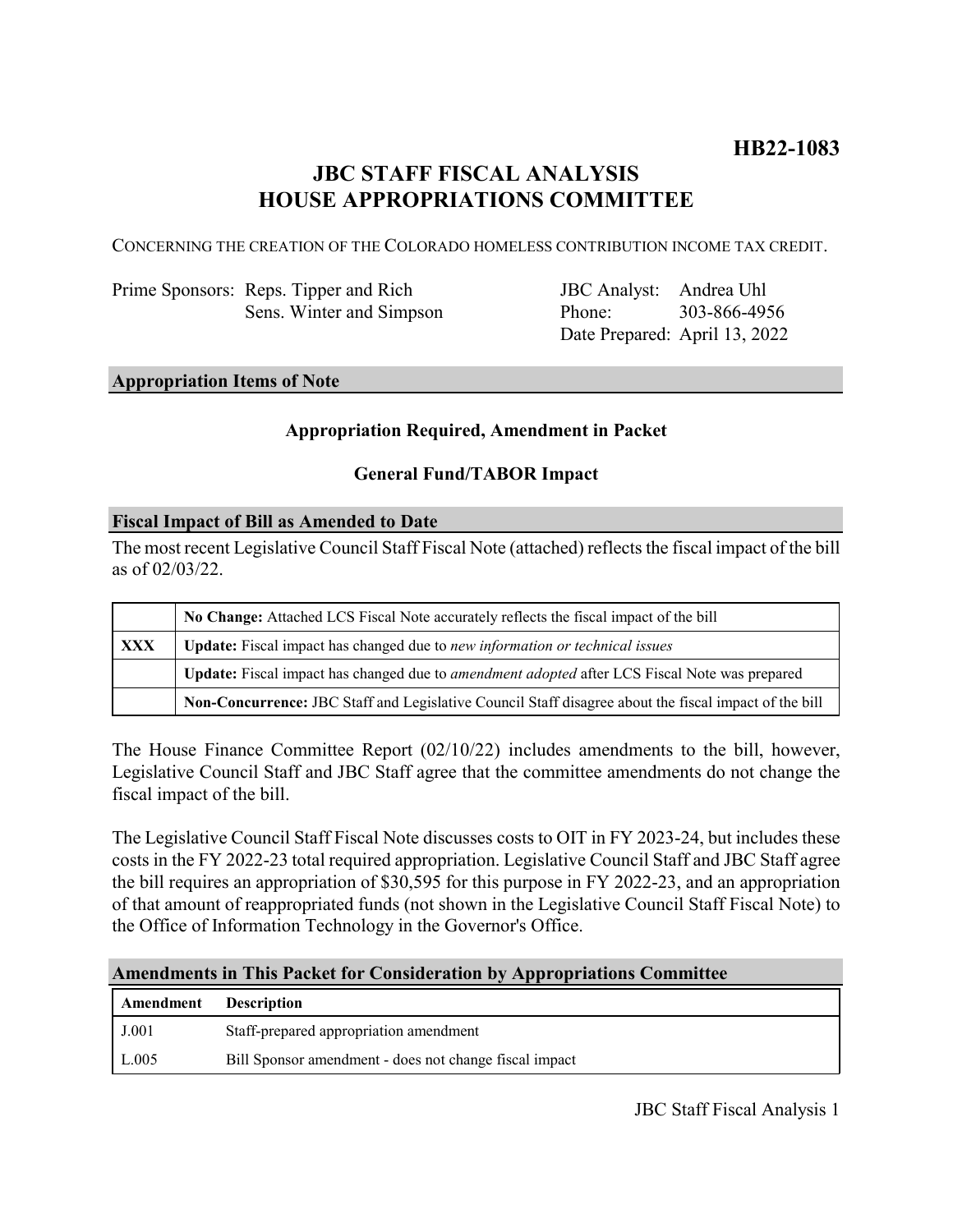### **Current Appropriations Clause in Bill**

The bill requires but does not contain an appropriation clause.

### **Description of Amendments in This Packet**

- **J.001** Staff has prepared amendment **J.001** (attached) to add a provision appropriating a total of \$129,613 General Fund to the Department of Local Affairs for FY 2022-23. This provision also states that the appropriation is based on the assumption that the Department of Local Affairs will require an additional 1.2 FTE to implement the act. In addition, the provision appropriates \$30,595 reappropriated funds to the Office of Information Technology in the Governor's Office.
- **L.005** Bill Sponsor amendment **L.005** (attached) changes the final year the tax credit is available from tax year 2030 to 2028.

The Committee should adopt amendment **J.001** regardless of whether amendment **L.005** is adopted.

#### **Points to Consider**

#### *General Fund Impact*

The Joint Budget Committee has proposed a budget package for FY 2022-23 based on the March 2022 Legislative Council Staff revenue forecast. The budget package includes two set-asides:

- \$40.0 million General Fund for bills that create ongoing obligations; and
- \$900.0 million General Fund for bills that create one-time obligations in FY 2022-23.

The \$40.0 million *appropriations* set-aside includes an additional \$6.0 million General Fund to provide a 15.0 percent General Fund reserve for those appropriations. The \$900.0 million *obligations* set-aside does not include an additional amount for a General Fund reserve and, assumes, but does not require, that obligations be addressed through statutory transfers rather than appropriations. Therefore *appropriations* from the \$900.0 million set-aside require an additional 15.0 percent to maintain the statutory General Fund reserve.

This bill creates a one-time obligation and requires a General Fund appropriation of \$129,613 for FY 2022-23, reducing the \$900.0 million set aside by \$149,055 in order to maintain a 15.0 percent statutory General Fund reserve.

### *TABOR/ Excess State Revenues Impact*

The March 2022 Legislative Council Staff (LCS) revenue forecast projects a TABOR surplus liability of \$1.6 billion for FY 2022-23 and \$622.6 million for FY 2023-24. These sums must be refunded to taxpayers out of the General Fund. This bill is estimated to decrease General Fund revenues by \$2.6 million in FY 2022-23 and by \$6.1 million in FY 2023-24, which will result in a decrease in the TABOR surplus liability of an equal amount.